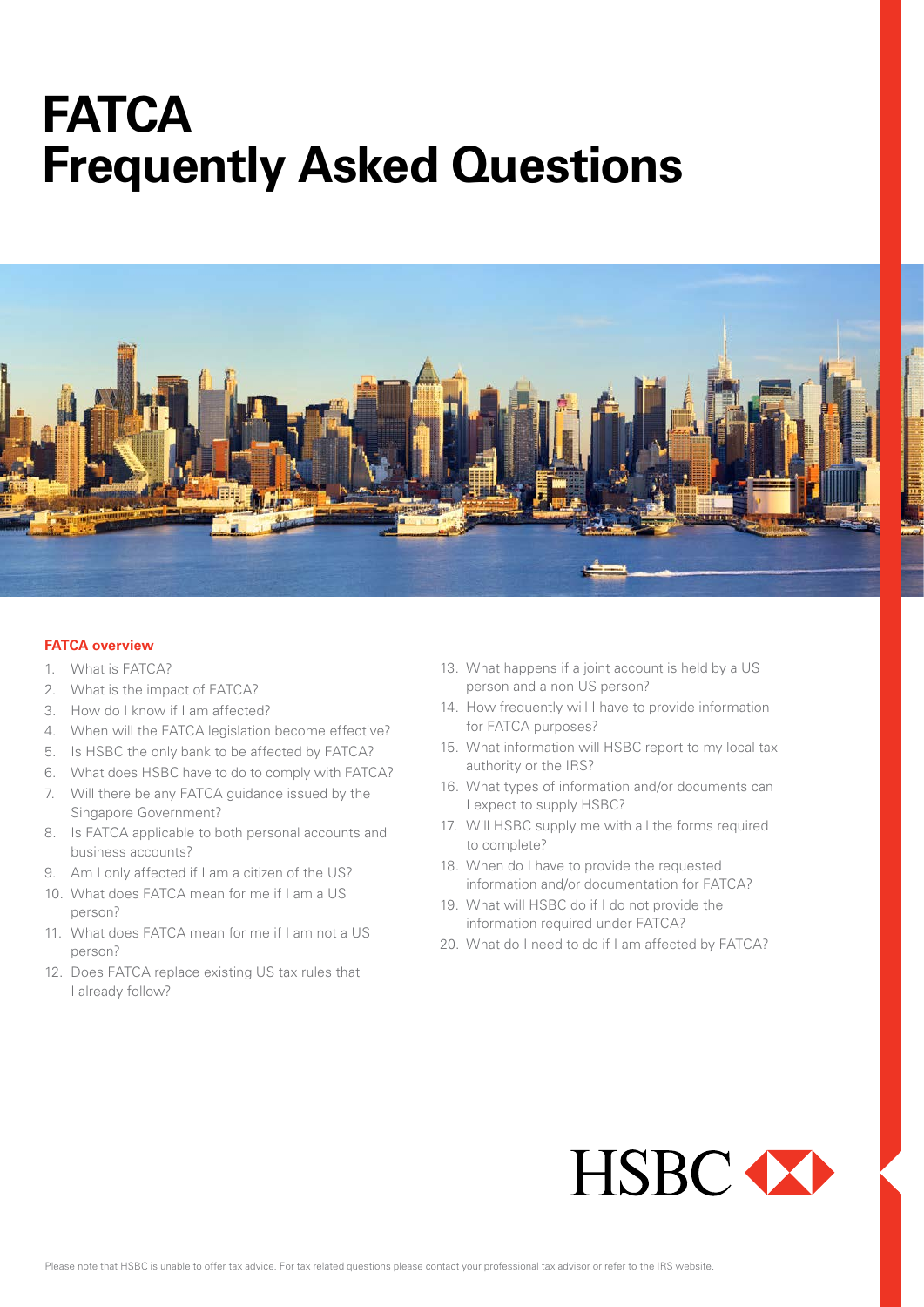# **1. What is FATCA?**

FATCA stands for the Foreign Account Tax Compliance Act. It is a new piece of legislation to help counter tax evasion in the US.

Introduced by the United States Department of Treasury (Treasury) and the US Internal Revenue Service (IRS), the purpose of FATCA is to encourage better tax compliance by preventing US Persons (see glossary) from using Banks and other Financial Organisations to avoid US taxation on their income and assets.

A significant number of countries worldwide are expected to sign Inter-governmental Agreements (IGAs) relating to FATCA compliance with the United States government. These IGAs will result in the FATCA legislation becoming part of these countries' local laws. (Please refer to glossary for IGA definition)

#### **2. What is the impact of FATCA?**

On an annual basis, Banks and other Financial Organisations will be required to report information on financial accounts held directly or indirectly by US Persons.

HSBC has made a commitment to being fully FATCA compliant in all countries where we operate. We will therefore be reviewing our existing customer base to confirm the FATCA statuses of our customers and where necessary we may have to contact our customers for further information and documentation.

# **3. How do I know if I am affected?**

FATCA legislation will affect both personal and business customers who are treated as a 'US Person' for US tax purposes. The FATCA legislation will also affect certain types of businesses with US owners.

The term US person includes the following (but is not limited to):

- A citizen of the US, including an individual born in the US but resident in another country (who has not given up their US citizenship)
- A person residing in the US, including US green card holders
- Certain persons who spend a significant number of days in the US each year
- US Corporations, US Partnerships, US estates and US trusts

Over the next few months we will be reviewing the impact of the legislation for our customers, and will provide further information to affected customers in due course.

For more information regarding FATCA, please visit the IRS website or contact your tax professional.

#### **4. When will the FATCA legislation become effective?**

The FATCA legislation is currently due to become effective from 30 June 2014.

HSBC is committed to becoming fully FATCA compliant in all countries where we operate in accordance with the legislative timeline.

# **5. Is HSBC the only bank to be affected by FATCA?**

No. All Banks and other Financial Organisations will be affected by FATCA, however their approach to adopting FATCA may differ. HSBC is committed to becoming fully FATCA compliant in all countries where we operate.

# **6. What does HSBC have to do to comply with FATCA?**

To comply with FATCA, HSBC will:

- Conduct a review of new and existing customers to identify those that are reportable under FATCA. Business customers will be classified according to the FATCA legislation. (For example, as US Persons, Foreign Financial Institutions or Non-Financial Foreign Entities).
- Report information to the IRS or local tax authority on all accounts held directly or indirectly by US Persons. In addition, HSBC may also need to report information about customers who do not provide the required documentation to us.

In certain circumstances and where customers fail to provide the appropriate documentation or when doing business with non-compliant entities, HSBC may be required to apply 30% US withholding tax on certain types of US income paid to such customers.

(Please refer to the glossary for the definitions of US Persons, Foreign Financial Institutions, Non-Financial Foreign Entities and Withholding tax)

# **7. Will there be any FATCA guidance issued by the Singapore Government?**

Singapore has initialled a Model 1 Intergovernmental Agreement (IGA) with the US to facilitate FATCA compliance in Singapore and has been included in the US Department of the Treasury's list of jurisdictions that are treated as having an IGA in effect. Broadly, this IGA would provide a framework for all financial institutions in Singapore to report account information of US persons to the Inland Revenue Authority of Singapore (IRAS), which will in turn provide the information to the US Internal Revenue Service. According to the IRAS' website, a set of FATCA guidance will be issued in the second half of 2014. The Ministry of Finance will hold a public consultation on the draft guidance before it is finalised. More information on FATCA can be found at IRAS' website: http://www.iras.gov.sg/irasHome/

#### **8. Is FATCA applicable to personal or business customers?**

FATCA legislation will impact both personal and business customers who hold an account, policy or agreement with HSBC.

#### **9. Am I only affected if I am a citizen of the US?**

No. If an individual's account holds any of the following seven criteria, HSBC may request further information/ documentation to determine if you are a US Person under FATCA.

- US citizenship or US residence
- US place of birth